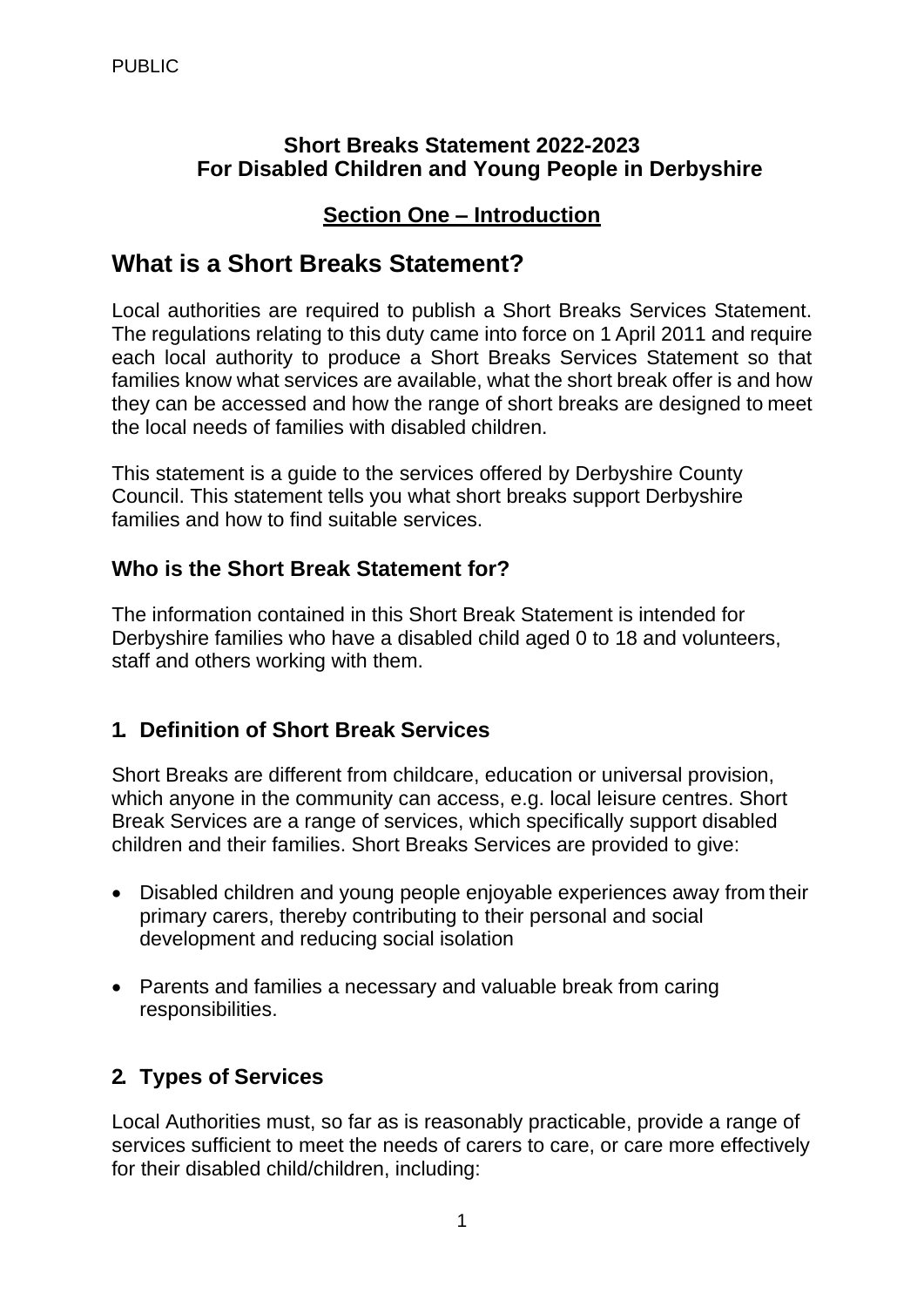- Day care in the child's own home and elsewhere
- Overnight care in the child's own home and elsewhere
- Educational or leisure activities for children outside their own home
- Services in the evenings, at weekends and during school holidays

## **3. Definition of Disability**

The general definition of disability used is that in the Equality Act 2010:

'A person has a disability if he/she has a physical or mental impairment and the impairment has a substantial and long-term adverse effect on a person's ability to carry out normal day to day activities'

## **4. Legislation and Guidance**

 disabled children and young people requires local authorities to take into The Children Act 1989 and the Breaks for Carers of Disabled Children Regulations 2011 relates to the duty to provide Short Breaks Services for account the needs of carers who would:

- be unable to continue caring for their child unless breaks from caring were given
- or, who would be able to give more effective care if breaks were given to allow them to, for example, attend educational classes or work, meet the needs of other children in the family, or carry out necessary day-to-day tasks in the household

## **5. Vision and Priorities for Short Breaks in Derbyshire**

#### **Vision**

Resilient families who are supported and empowered to increase stability for their own children by caring for them within their own homes and communities.

#### **Goals**

- Strengthen whole families with a life-long view of caring for their children in their own homes.
- Supporting young people to develop independence.
- Increasing stability and resilience in families and communities.
- Enable disabled children to continue to grow, develop and live the best lives they can within their own families and communities.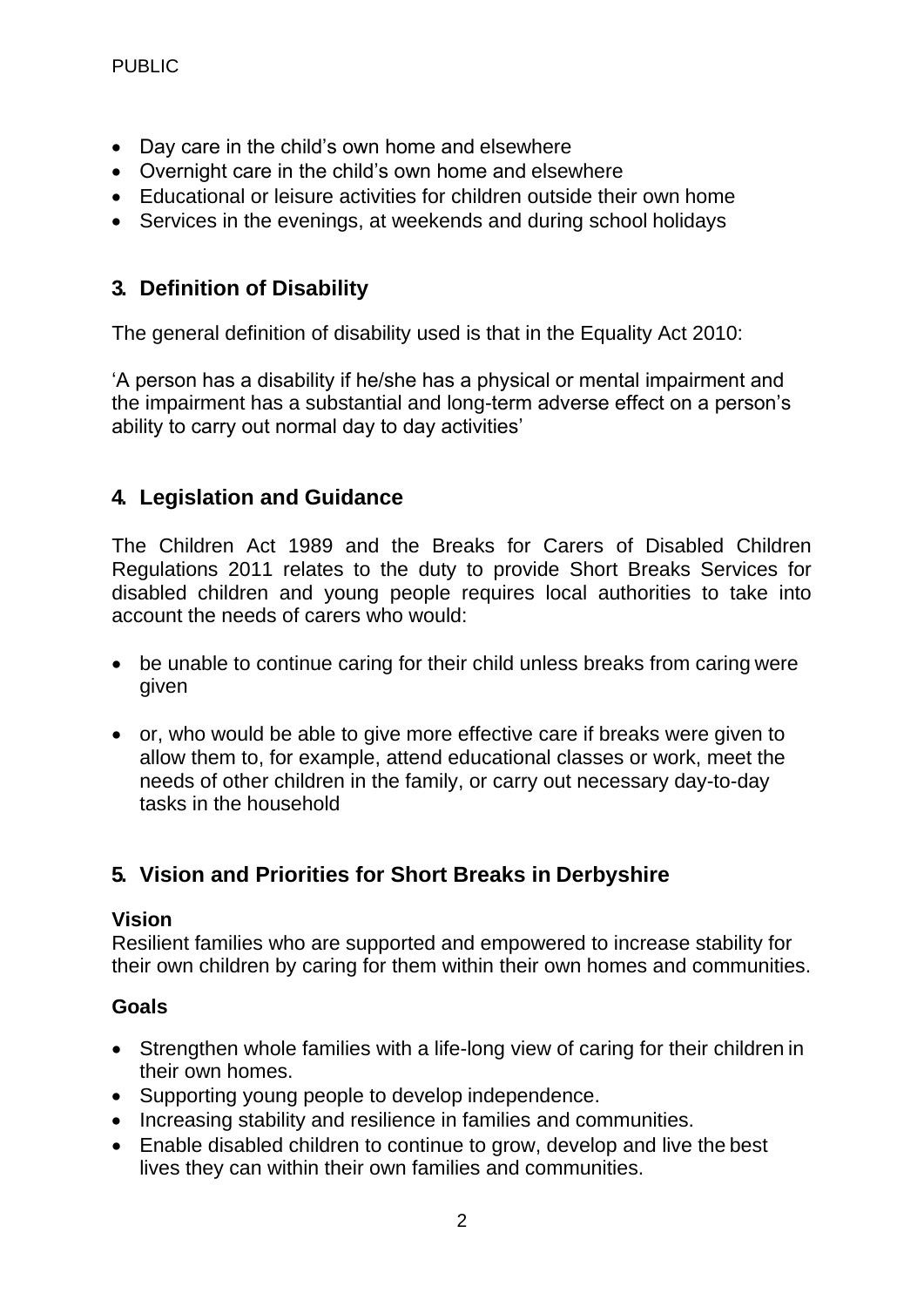• Empower children's transition into adulthood.

All children have the same rights. In Derbyshire we want to be sure that disabled children grow up with appropriate support that will give them the same opportunities as other children, including accessing services in their local communities and being able to lead fulfilling lives.

Derbyshire County Council recognises that all families are different, so they will need different levels of support and different types of short breaks service, depending on - for example - the age of their child, and the child's specific needs. Some families may need more support because of their family circumstances, this may be for a short period of time or it may be for longer.

#### **Section Two – Derbyshire Short Breaks and Services**

#### **6. Range of Services**

The level of support that will be required will be different from child to child. We believe that all young people should been seen as individuals. The range of services available in Derbyshire fall into 4 service types: Universal, Emerging Need, Intensive and Specialist**.** 

Derbyshire Safeguarding Children Partnership [threshold document.](https://www.proceduresonline.com/derbyshire/scbs/user_controlled_lcms_area/uploaded_files/Threshold%20Document%20FINAL%20December%202019.pdf) This Further detail of these levels of support can be found in the Derby and document also provides a vision to ensure that unborn babies, children and young people access the right service at the right time, at the lowest appropriate level of intervention.

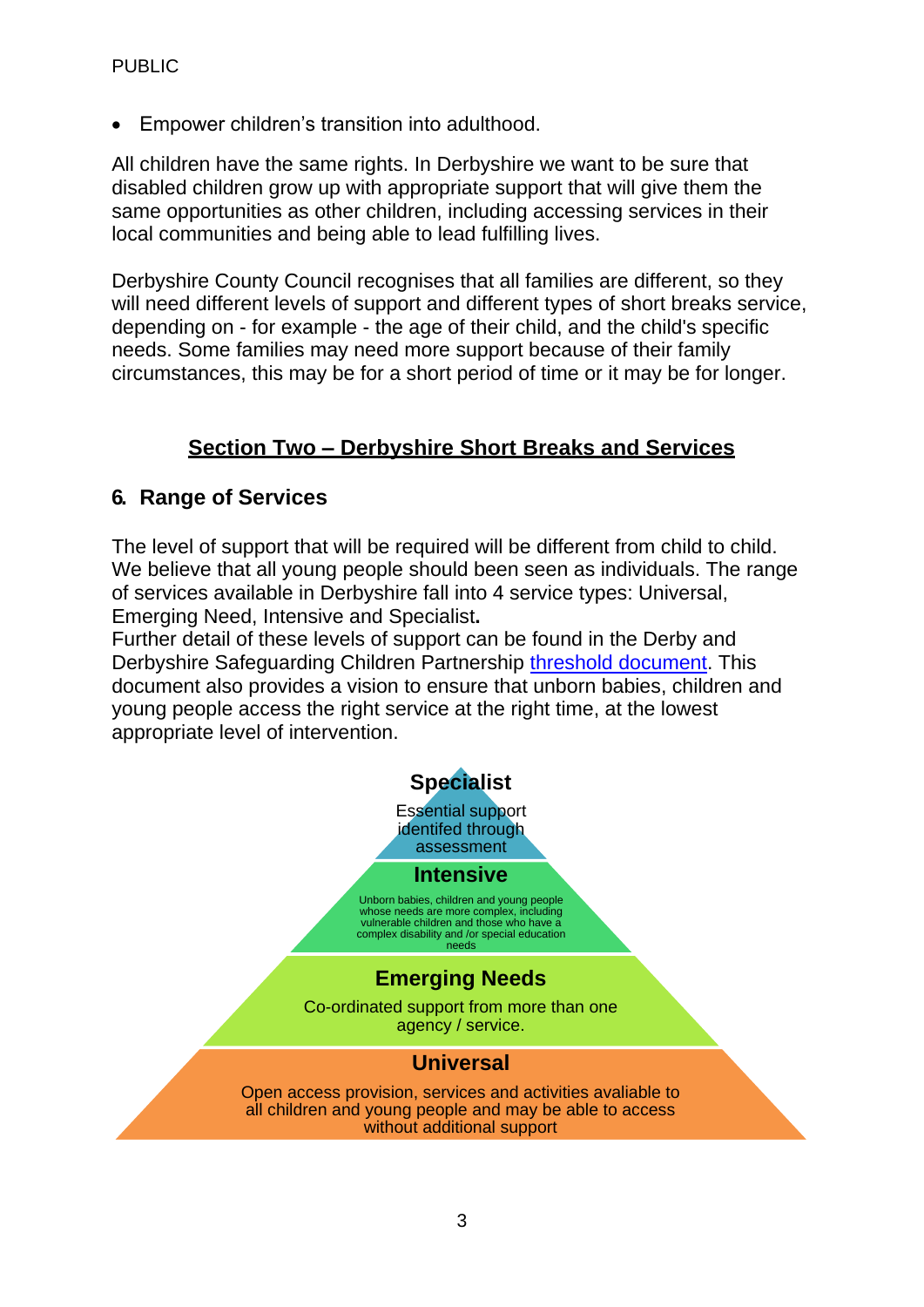A comprehensive guide to all services on offer can be found on [Derbyshire](https://localoffer.derbyshire.gov.uk/#!/directory)  [Local Offer.](https://localoffer.derbyshire.gov.uk/#!/directory)

# **7. Universal Services**

We conducted a number of engagements and consultations during 2021 and heard the voices of 96 adults and 92 children and they told us that they wanted to be able to use local universal services, sometimes as a family or for their disabled child with their friends or siblings and to be confident that staff can meet their individual needs.

These are services/activities that are available to all children and young people and may be able to access without additional support. Access is by self-referral but it is important that the level of need is discussed with the universal services provider so that they are able to understand what additional support and adjustments may be required to enable each child to participate, to keep each child safe and ensure they enjoy the activity. These services include:

- Leisure centres
- Libraries
- Youth Groups/Clubs
- Brownies/Guides/Scouts
- Activity centres such as Lea Green
- Children centre groups.

These services can be found via the [families information service a](https://caya-apps.derbyshire.gov.uk/Synergy/SynergyWeb/)nd / or [family](https://caya-apps.derbyshire.gov.uk/Synergy/SynergyWeb/Community_Directory_For_Families/)  [community website.](https://caya-apps.derbyshire.gov.uk/Synergy/SynergyWeb/Community_Directory_For_Families/)

## **8. Emerging Need and Intensive Services**

 services may also be able to access Universal and Specialist Services with The majority of disabled children and young people will be able to access Universal Services. Services are designed to support children and young people with additional needs and disabilities. Sometimes these are inclusive groups and sometimes focused on activities for disabled children and young people. Most of these are 'open access' so can be accessed directly without an assessment. Some children and young people accessing targeted the appropriate support in place.

The services available are listed on the [Derbyshire local offer website.](https://localoffer.derbyshire.gov.uk/) The Derbyshire Local Offer aims to provide information about available services for children and young people with special educational needs, and disabilities,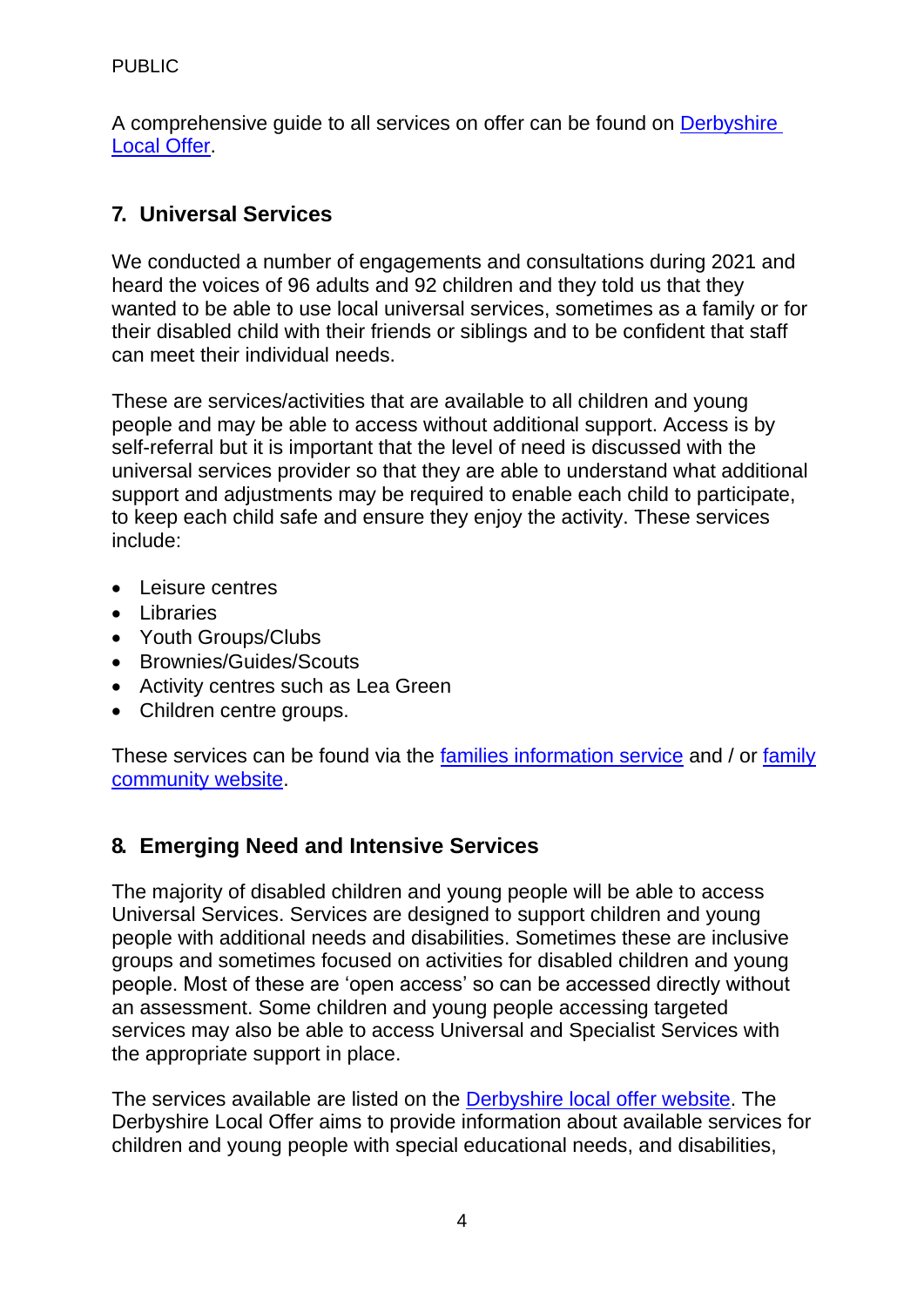and their families in one place. It includes leisure and activity providers, health and care services, education providers and support groups.

## **8.1. Targeted Early Help with Children's Services**

Derbyshire County Council's early help teams work in partnership with schools, health and other universal support teams who can offer information, advice and practical support before the involvement of children's services.

 help and can refer to children's services if you think more targeted support The Council's targeted early help offer is available to vulnerable children and families and it is accessed through Starting Point via the completion of an online Early Help Request Form. A health visitor, health professional, early years provider, school or college can initially support families to access early would be helpful.

Information and advice can be found on [Derbyshire County Council website.](https://www.derbyshire.gov.uk/social-health/children-and-families/support-for-families/support-for-families-and-early-help.aspx)

## **8.2. Special Educational Needs and Disabilities (SEND) Graduated Response Offer**

At the time of the short break statement publication, the SEND Graduated Offer was under final review to ensure it was easy to read and understand, for update please see [Derbyshire County Council website.](https://www.derbyshire.gov.uk/education/schools/special-educational-needs/special-educational-needs.aspx)

Services available are listed in [Derbyshire local offer website.](https://localoffer.derbyshire.gov.uk/)

Information and advice also available from [Derbyshire Information, Advice and](https://www.derbyshireiass.co.uk/home.aspx)  [Support Service for SEND](https://www.derbyshireiass.co.uk/home.aspx) 

## **9. Specialist Services**

The Council provides several levels of support and families can move between levels over time as their needs change. If families need more support than the Universal Services, emerging need or intensive services, higher levels of support including overnight breaks can be provided following a comprehensive assessment. Assessments help to ensure fair and equitable access to appropriate services and support to meet a family's individual needs.

 Derby and Derbyshire Safeguarding Children Partnership threshold document provides a vision to ensure that unborn babies, children and young people access the right service at the right time, at the lowest appropriate level of intervention.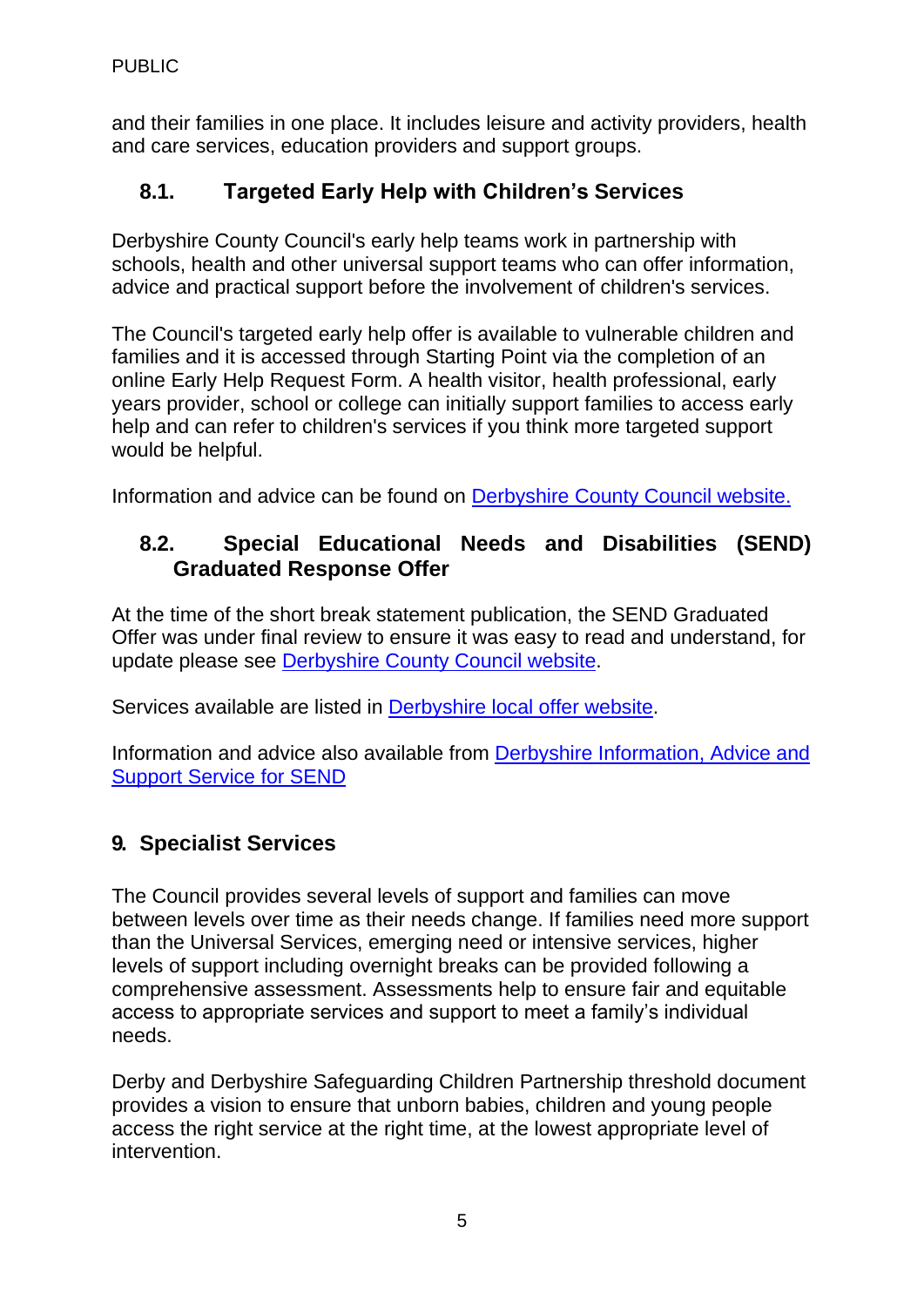For those with the highest levels of need, Social Care provide or fund essential support to families of children identified through statutory assessment, and who, without this support, would not be able to look after their disabled child. Majority of these young people will be supported by the locality social care teams.

The Disabled Children's Service (DCS) supports children and their families with the most complex needs. The current Disabled Children's Services terms of reference can be seen on the [Derbyshire County Council website.](https://www.derbyshire.gov.uk/social-health/children-and-families/disabled-children/disabled-children.aspx)

Examples of children who receive support from the DCS include the below:

- A significant, permanent and enduring physical disability which leads to dependence on aids and adaptations to support daily living.
- A significant sensory impairment (if the child or young person'sneeds cannot be met via the Community Sensory Team) that requires significant multi-agency support.
- Children and young people with severe/significant global learning disability that is diagnosed by professionals.
- Children experiencing complex health care needs, which may result in a physical or learning disability and that require significant multi-agency support.
- Autistic spectrum disorders (ASD) that are diagnosed by professionals and require significant and complex multi-agency support plans. It may be that the child will be displaying associated behaviours that challenge and/or significant communication difficulties.

Autism follows a broad spectrum that could include undiagnosed children and those awaiting diagnosis. Many children manage well within mainstream education supported by universal and emerging needs services. However, they may require more support and could be identified as a 'child in need' as defined by The Children Act 1989.

Any child who is assessed via a single assessment (completed by a social worker) as a 'child in need' is entitled to a service. To ensure they have the correct support, all services, such as locality teams, schools and health have access to consultation and support from the Disabled Children's service.

## **10. Types of Specialist Services or Funding**

The following types of short break support can all be provided based on the outcome of an assessment of needs: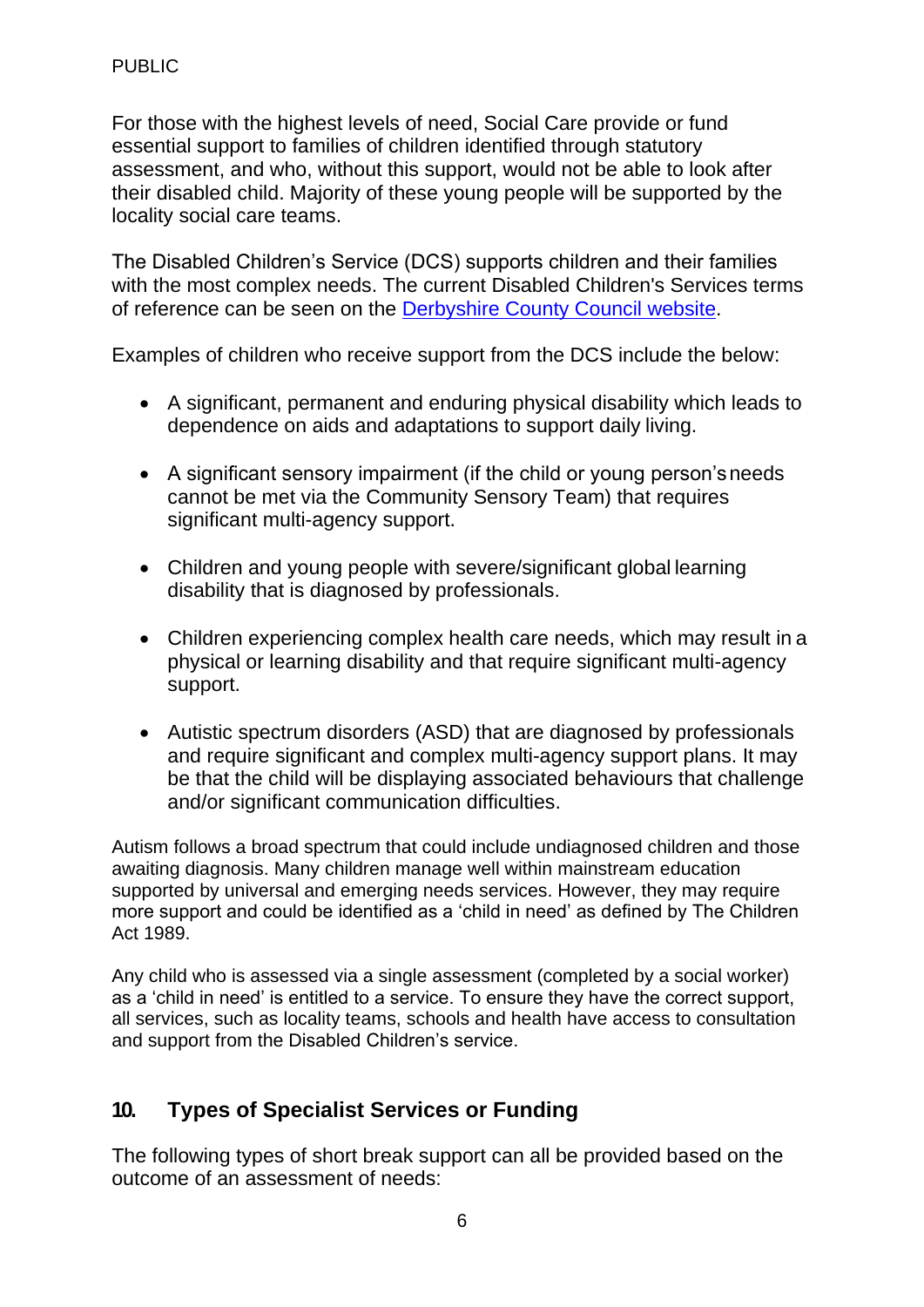#### **a) Individual and group based short breaks**

These include**:** 

- Care for the child or young person in their home to provide support to family carers
- Befriending, sessional worker or sitters assisting severely disabled children and young people's access to local provision including groups
- Day time link care

For some young people, this support may only be needed for a short period whilst they settle into a new activity and make new friends.

#### **b) Personal budgets**

- Direct payments where a child's needs and agreed outcomes are assessed to be suitable for support services, instead of the council providing these services, families have the option (subject to certain conditions) of a Direct Payment.
- Personal Budget and Personal Health Budget where a service user gains direct control over the application of funding allocated to them following an assessment. The aim is to provide a more person-centred package of support designed to meet specified outcomes. Personal Budgets could, where appropriate, include funding from Social Care, Education and Health.

Derbyshire County Council is committed to the Personalisation Agenda, enabling individuals to live independently, and to have complete choice and control of the services they use in daily life. All these approaches are viewed as being a good introduction to working with parents and disabled children and young people around choice and control.

#### **c) Overnight Breaks**

 assessed on a case by case basis. Overnight breaks are available to young For a small number of children and young people with the most significant or complex needs, usually aged between 10 and 17, an overnight break can be an important part of a support package. Access to overnight short breaks is people where they will:

• Support families and carers at the greatest levels of need to have a significant break from their caring responsibilities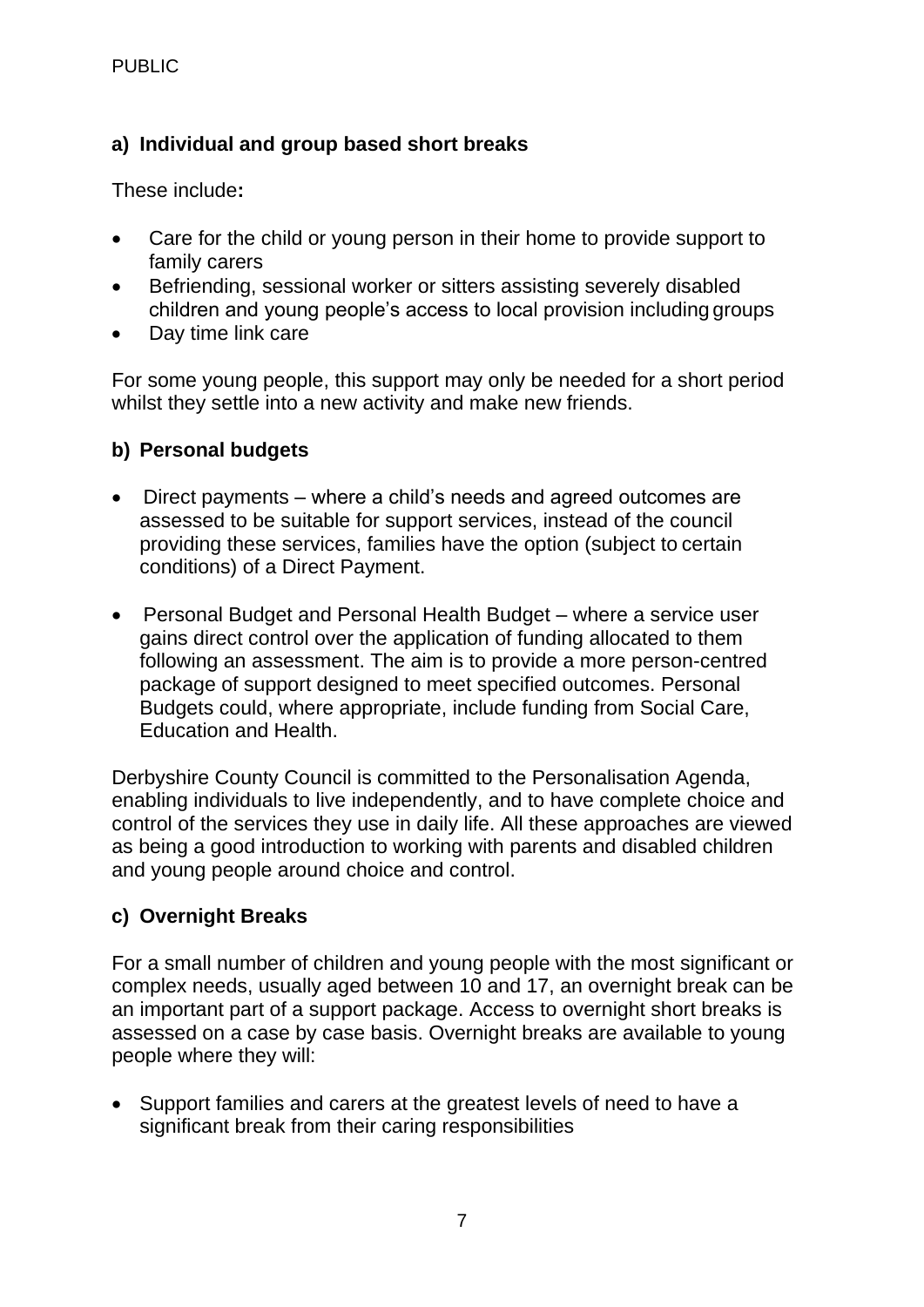• Use the opportunity to support the family and child with additional targeted outcomes and interventions.

#### **This range of overnight break provision includes:**

- Stays with a foster family (link care)
- Direct payment or personal budget to fund overnight care
- Overnight provision in specialist settings, such as Spire Lodge
- Occasional or one-off activity breaks e.g. via the voluntary sector
- Referral to contracted residential provision e.g. Light House

## **10.1. The Framework of Providers**

Derbyshire County Council maintains a **Framework of Providers** of specialist services. The Framework comprises a list of providers who have met published criteria and quality standards and each provider has signed a "Framework agreement" to confirm that they accept all of the terms and conditions which are necessary to receive Council funding.

Details of the Framework providers have also been made available to families and young disabled people who wish to buy services with Direct Payments or Personal Budgets. The information is also available on the local offer website. People purchasing services in this way are not confined to choosing a provider from the framework, but it can help them to make an informed choice.

## **10.2. Preparing for Adulthood**

At all levels of provision, Derbyshire County Council's services support disabled young people as they prepare for adulthood. As children get older and become young adults, it is important that they are provided with opportunities to take more control over their lives and become directly involved with choices and they should be supported to make decisions for themselves, wherever possible. Services should provide opportunities for disabled young people to develop their independence and life skills, including decision-making skills and how to manage risk. Preparing for adulthood means preparing for:

- Higher education and/or employment
- Independent living
- Participation in society
- Being as healthy as possible.

The Derbyshire [preparing for adulthood pathway d](https://localoffer.derbyshire.gov.uk/%23!/model/page/information/5356)ocument sets out how services should work together to support young people with special